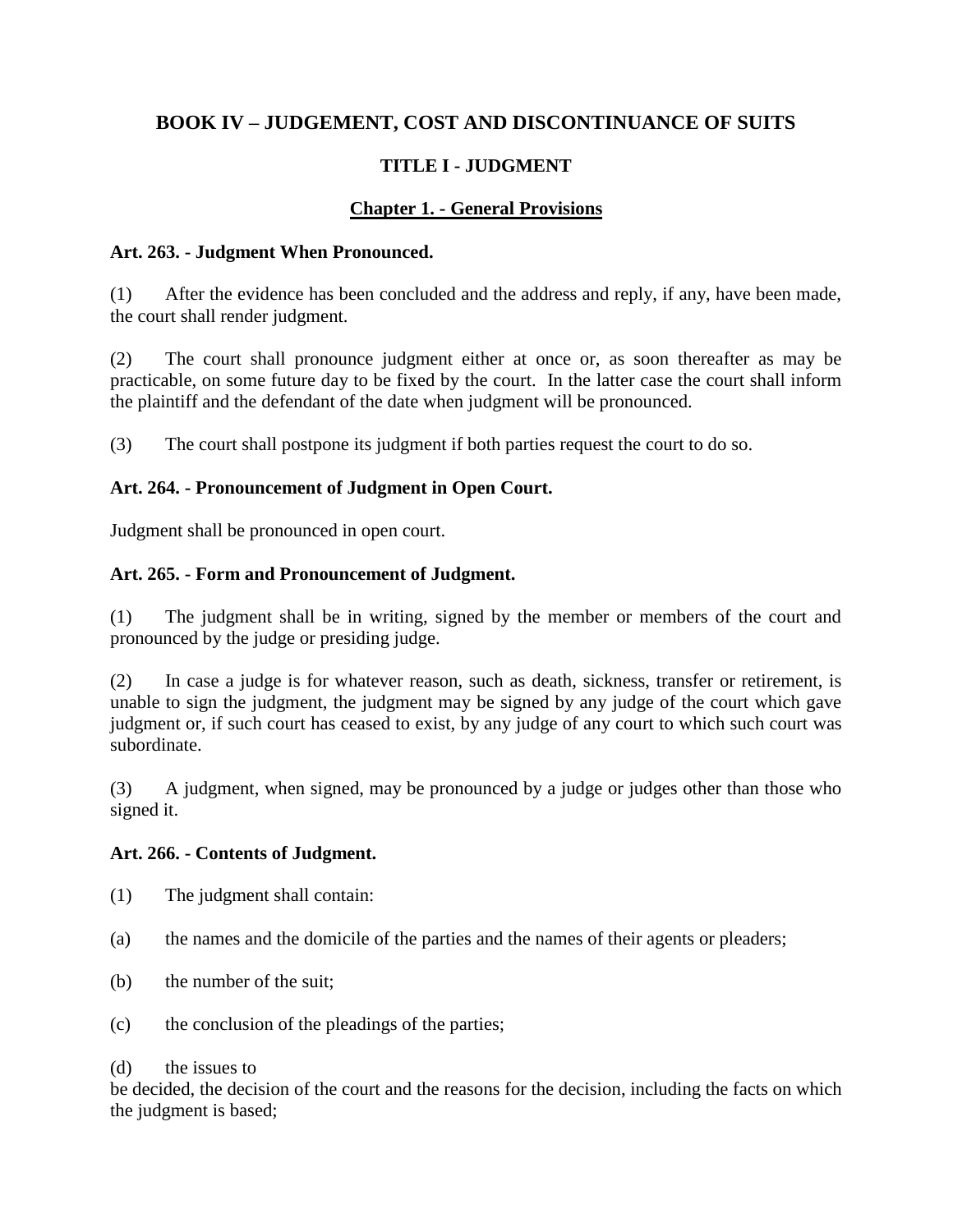(e) the relief to which the parties are entitled or obliged and the amount of costs incurred in the suit and by whom, or out of what property such costs are to be paid;

(f) where the judgment can be executed by the personal obedience of the judgment-debtor, the time within which it shall be executed;

(g) such particulars as are necessary to determine execution. An Appellate Court may itself give the necessary directions for the execution of its judgment or may delegate the execution thereof to the court which first heard the case; and

(h) the date of the judgment.

(2) The reasons for the decision shall be expressed sufficiently so as to enable the parties to understand the basis of the decision, as well as, in case the decision is subject to appeal, for review by a higher court.

(3) A court of first instance may not give judgment on any matter not specifically raised by the parties, but an Appellate Court may pass any judgment or make any order which ought to have been passed or made, and may pass or make such further or other decree or order as the case may require.

(4) The judgment shall express a clear order to do or to abstain from doing something or to pay a definite sum of money or to deliver a particular thing or to surrender or restore immovable property, as the case be.

### **Art. 267. - The Issues to be Decided and the Legal Grounds.**

(1) The court shall state its decision on each separate issue unless the decision on any one or more issues is sufficient for the determination of the case.

(2) Unless the law provides for otherwise, the court shall not ground its decision and shall not give judgment on facts or issues which are not specifically raised by the parties.

(3) The court shall set forth the legal grounds for its judgment.

### **Art. 268. - Copies of Judgment.**

(1) Certified copies of the judgment shall be furnished to the parties, on application to the registry of the court which passed it, and the date when such copy was furnished shall be set forth on the certified copies.

(2) A certified copy of the judgment issued by an Appellate Court shall be sent to the court which issued the judgment appealed from and shall be filed with the original proceedings in the suit, and an entry of the judgment of the Appellate Court shall be made in the register of civil suits.

### **Chapter 2. - Irregularities and Mistakes**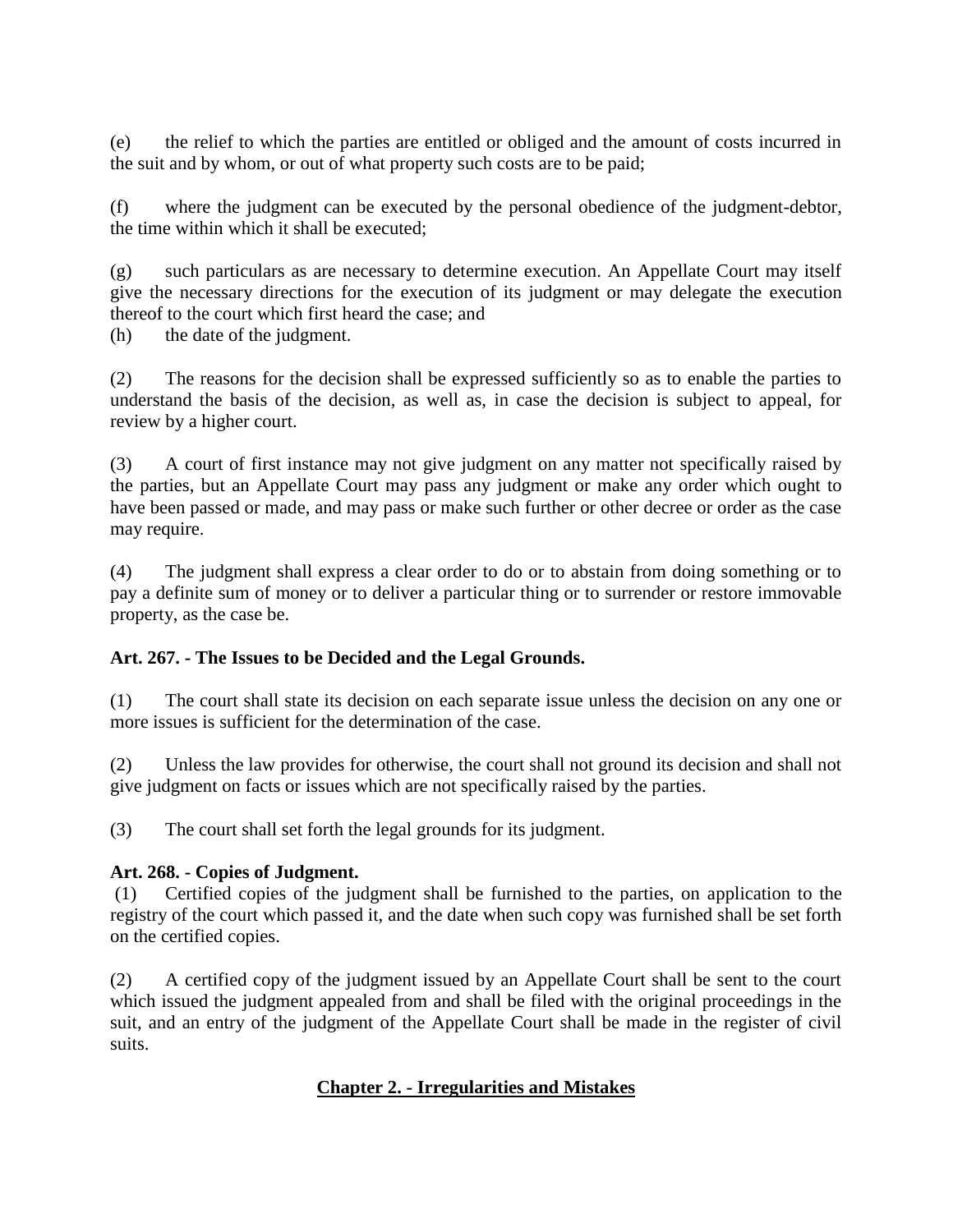#### **Art. 269. - Principle.**

Unless otherwise expressly provided by law or directed by the court, where irregularities arise from non-compliance with any provision of this Code or regulations made thereunder, the court, of its own motion or on the application of either party, may set aside such proceedings either in whole or in part as irregular, or amend them or make, on such terms as it deems appropriate, such other order as may be appropriate.

### **Art. 270. - Correction of Mistakes.**

The court may at any time on its own motion or on the application of either party, correct any clerical or arithmetical mistakes in any summons, judgment, or order, or any errors arising therein from any accidental slip or omission, and such mistakes or errors shall not be deemed to be irregularities.

#### **Art. 271. - Application to Set Aside Irregular Proceedings.**

(1) Any party may apply to the court to set aside all or part of the proceedings as irregular.

(2) Where the application proceeds upon several grounds, they shall all be stated together.

(3) The application shall he made at the time when preliminary objections are taken or as soon thereafter as the applicant has knowledge of the irregularity.

#### **Art. 272. - Decision on Application.**

(1) Where the court is satisfied that:

(a) an irregularity has occurred which affects the issue to be decided and has prejudiced or is likely to prejudice the applicant; and

(b) the applicant has not taken any new action in the proceedings after knowledge of the irregularity or has taken such action under protest,

it shall record its order setting forth its reasons for allowing the application and issue such order as it deems appropriate: Provided that the proceedings shall not be set aside wholly or in part unless the irregularity cannot be otherwise remedied and provided further that, where the proceedings are set aside in part, any action taken in the proceedings prior to the occurrence of the irregularity shall not be affected.

(2) Where the court considers that the conditions set forth in this Article are not fulfilled, it shall issue its order setting forth its reasons for dismissing the application, and the proceedings shall continue as though such application had not been made.

### **Art. 273. - Appeal.**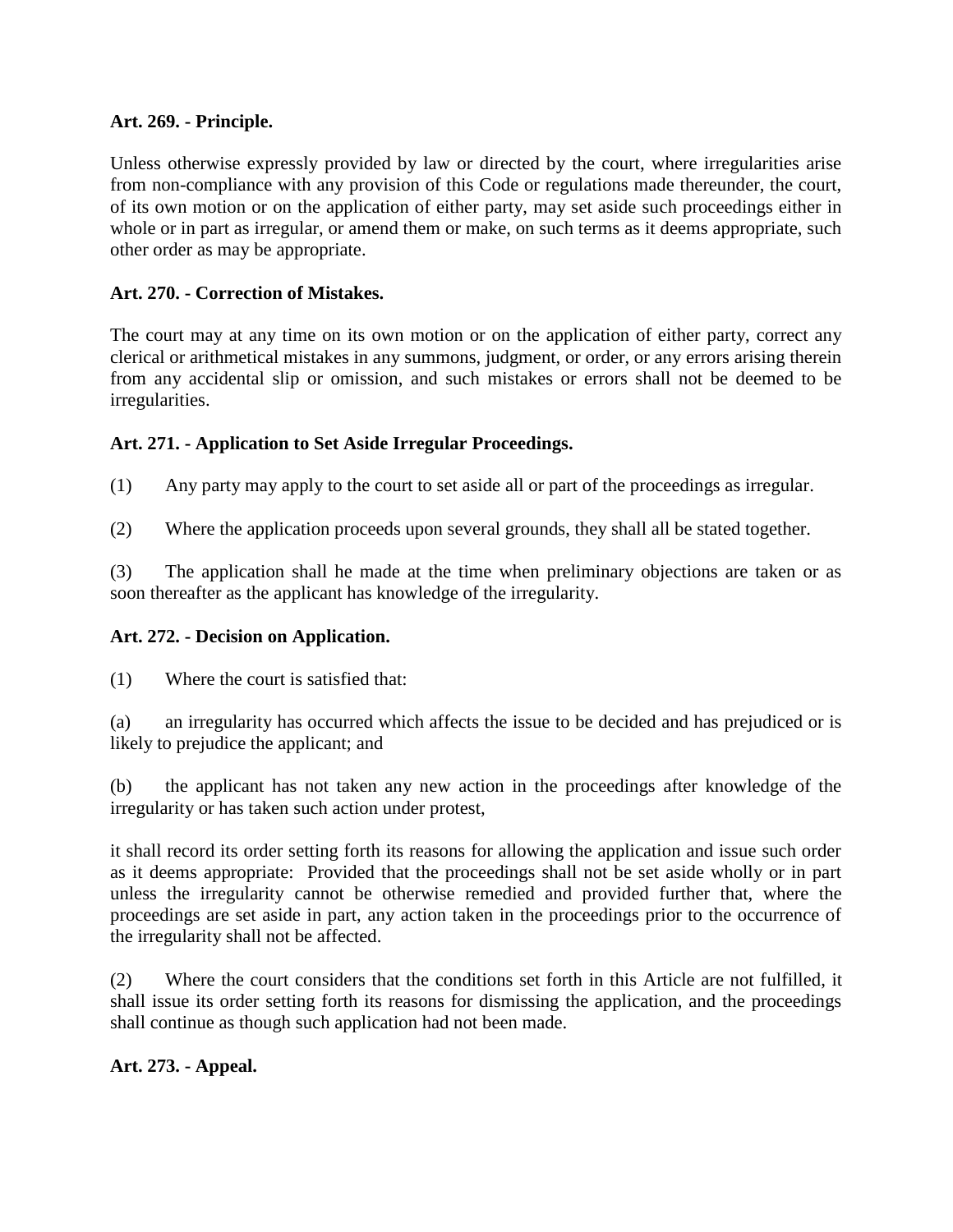(1) No irregularity other than one arising from an alleged want of material jurisdiction or one alleged in a judgment may be taken as a ground of appeal.

(2) Notwithstanding the previous sub-Article, an Appellate Court may, at any time on its own motion, correct any irregularity having occurred in the proceedings in which the judgment appealed from was given: provided that, where the irregularity was such as to prevent a valid judgment from being given, the proceedings in which judgment was given shall be quashed and the Appellate Court shall order the retrial of the case.

### **Art. 274. - Validation of Proceedings.**

No proceedings in which an irregularity has occurred shall be void where there is no appeal from the judgment issued in such proceedings, or where such judgment is confirmed by the Appellate Court.

#### **TITLE II - COSTS**

#### **Chapter 1. - General Provisions**

#### **Art. 275. - Costs.**

(1) If the court decides to issue an order for costs:

(a) the general rule is that the unsuccessful party will be ordered to pay the costs of the successful party; or

(b) the court may in its discretion issue a different order.

(2) Court fees shall be on the basis of a tariff determined by the Government. For other expenses incurred, up to 100,000 Nakfas, cost shall be 4% of the amount in dispute; for incurred expenses greater than 1,000,000 Nakfas, it shall be 2%. Lawyers' expenses shall be on the basis of the official receipts. If the court deems the official receipts to be excessive, the court may determine the expense which it deems reasonable. If the amount in dispute is indeterminable the court may determine the amount of expenses which it deems reasonable.

(3) The general rule does not apply to family proceedings and to commercial proceedings between members of the same family.

(4) In deciding what order, if any, to issue for costs, the court must consider all the circumstances, including the conduct of the parties, whether a party has succeeded in part of his case, even if he has not been wholly successful, and whether any payment into court or an offer to settle has been made, which is drawn to the court's attention. In issuing an order under sub-Article (2) (b), the court shall state its reasons in writing.

(5) The conduct of the parties as referred to in sub-Article (4) includes:

(a) conduct before, as well as during, the proceedings;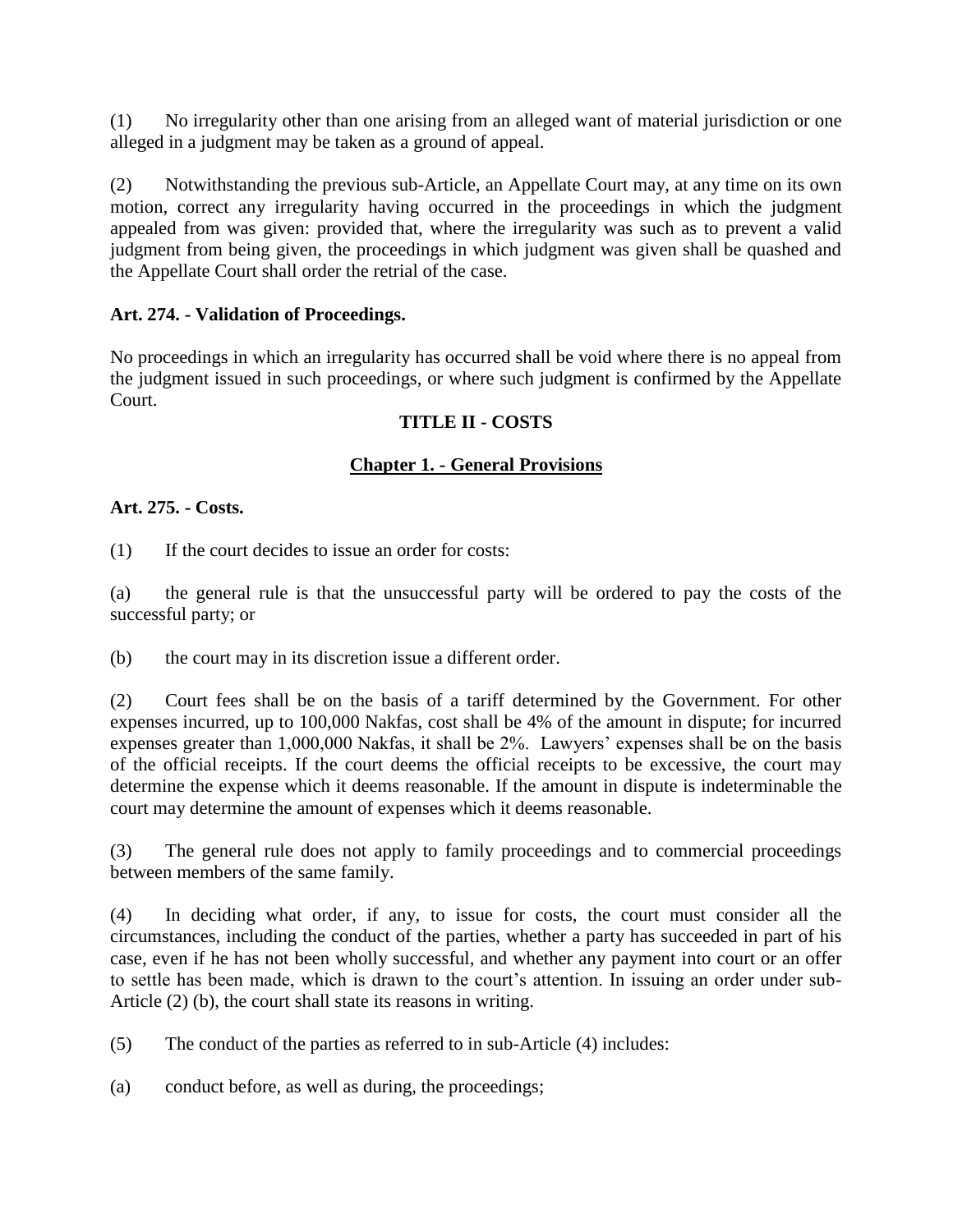(b) whether it was reasonable for a party to raise, pursue or contest a particular allegation or issue;

(c) the manner in which a party has pursued or defended its case or a particular allegation or issue; and

(d) whether a plaintiff who has succeeded in its claim, in whole or in part, exaggerated his claim.

### **Art. 276. - Bill of Costs.**

(1) Where the court has ordered the unsuccessful party to pay the costs, the successful party shall prepare an itemized bill of costs showing the expenses he has incurred in the suit.

(2) The bill shall be filed in the court having given judgment and a copy thereof shall be served on the party liable for costs.

## **Art. 277. - Taxation of Bill.**

(1) On filing the bill, the court shall fix a day for considering the bill and shall summon the parties to appear on such day.

(2) After considering the bill and hearing the parties, the court may reduce the bill as to costs which the court determines were not reasonably incurred or were not reasonable and proportionate to the amount of the suit.

(3) Where the party entitled to costs has failed to file a bill, the court shall, after recording such, certify the costs of the other parties or may allow the defaulting party a nominal or other sum so as to prevent any other party being prejudiced by such default.

(4) Costs shall carry interest at the legal rate as from the day of the judgment until final settlement.

### **Art. 278. - Compensatory Costs.**

(1) Where in any suit or proceeding, a party objects to a claim or defense on the ground that it is, in whole or in part, as against the objector, false or vexatious to the knowledge of the party by whom it has been put forward, and such claim or defense is subsequently disallowed, abandoned or withdrawn in whole or in part as against the objector, the court may, if it deems appropriate, and after recording its reasons for holding such claim or defense false or vexatious, issue an order for the payment to the objector, by the party by whom such claim or defense was put forward, of costs by way of compensation up to an amount not exceeding 5,000 Nakfas.

(2) No person against whom an order has been made under this Article shall, by reason thereof, be exempted from criminal proceedings under the Penal Code with respect to any false statement made by him.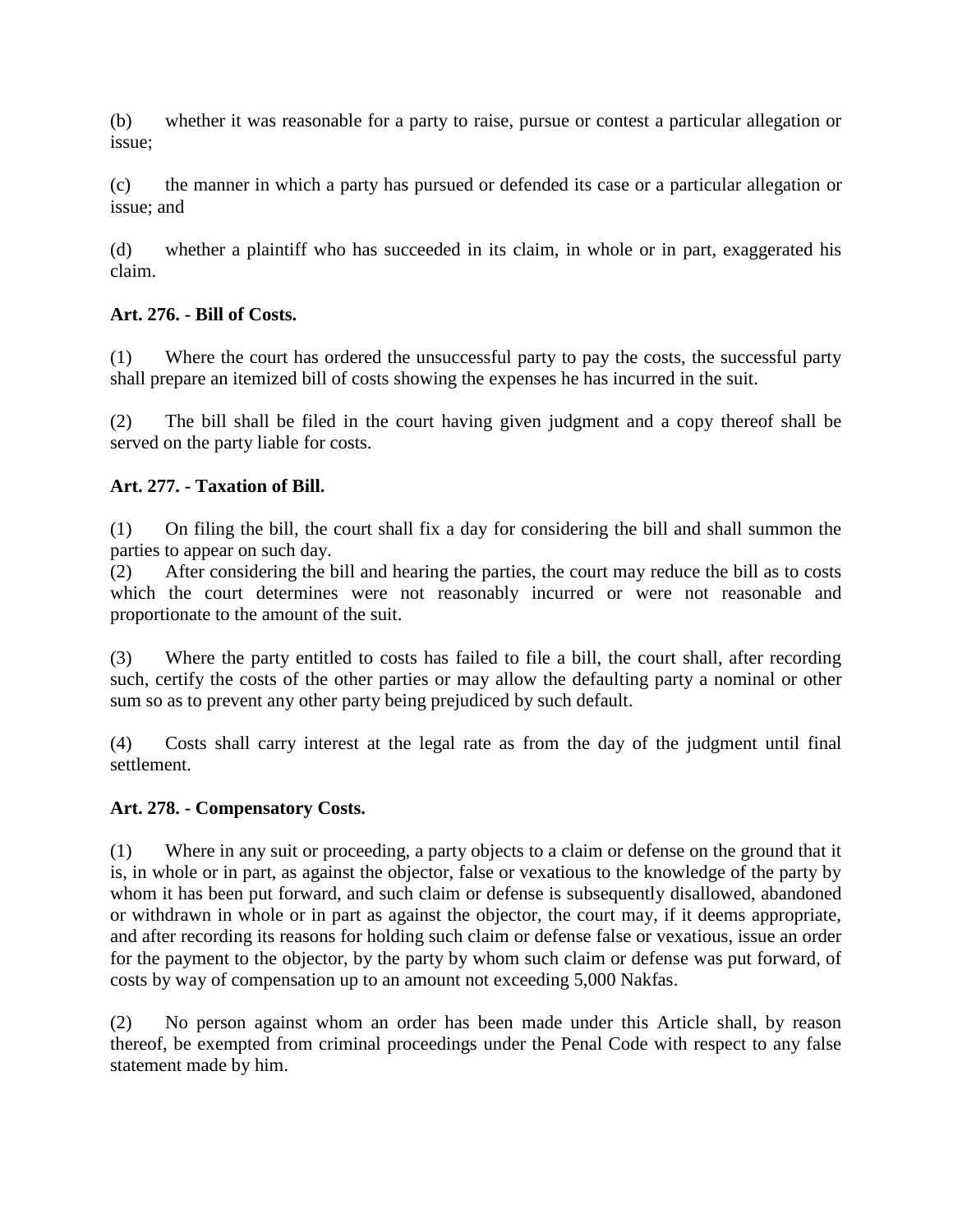(3) The amount of any compensation awarded under this Article shall be taken into account in any subsequent suit for damages or compensation with respect to the claim or defense held to be false or vexatious.

## **Art. 279. - Appeal.**

A party may, notwithstanding that he does not appeal from a judgment, appeal from any decision on costs made in such judgment and the decision of the Appellate Court shall be final.

## **Chapter 2. - Security for Costs**

## **Art. 280. - When Security for Costs May be Required from Plaintiff.**

(1) At any stage of a suit, both in first instance and in appeal, the court may on the application of any defendant, order the plaintiff or the joinder of plaintiff, for reasons to be recorded, to give, within the time fixed by it, security for the payment of all costs incurred and likely to be incurred by any defendant.

(2) An order under sub-Article (1) shall be made whenever it appears to the court that a sole plaintiff is, or if there are more plaintiffs than one that all the plaintiffs are, residing out of Eritrea and that that such plaintiff does not possess or that no one of such plaintiffs possess any sufficient immovable property within Eritrea other than the property in suit.

(3) Whoever is about to leave Eritrea under such circumstances as to afford reasonable probability that he will not be forthcoming whenever he may he called to pay costs shall be deemed to be residing out of Eritrea within the meaning of sub-Article (2).

### **Art. 281. - Effect of Failure to Furnish Security.**

(1) Where security for costs is not furnished within the time fixed, the court shall make an order dismissing the suit unless the plaintiff or plaintiffs are permitted to withdraw therefrom.

(2) Where a suit is dismissed under sub-Article (1), the plaintiff may, within one month of the date of dismissal, apply for an order to set the dismissal aside, and if it is proved to the satisfaction of the court that he was prevented by any sufficient cause from furnishing the security within the time allowed, the court shall set aside the dismissal upon such terms as to security costs or otherwise as it deems appropriate, and shall appoint a day for proceeding with the suit.

(3) The dismissal shall not be set aside unless notice of such application has been served on the defendant.

## **Chapter 3. - Suits by Paupers**

### **Art. 282. - Suits May be Instituted by Paupers.**

(1) Any suit may be instituted by a pauper on the conditions set forth in this Chapter.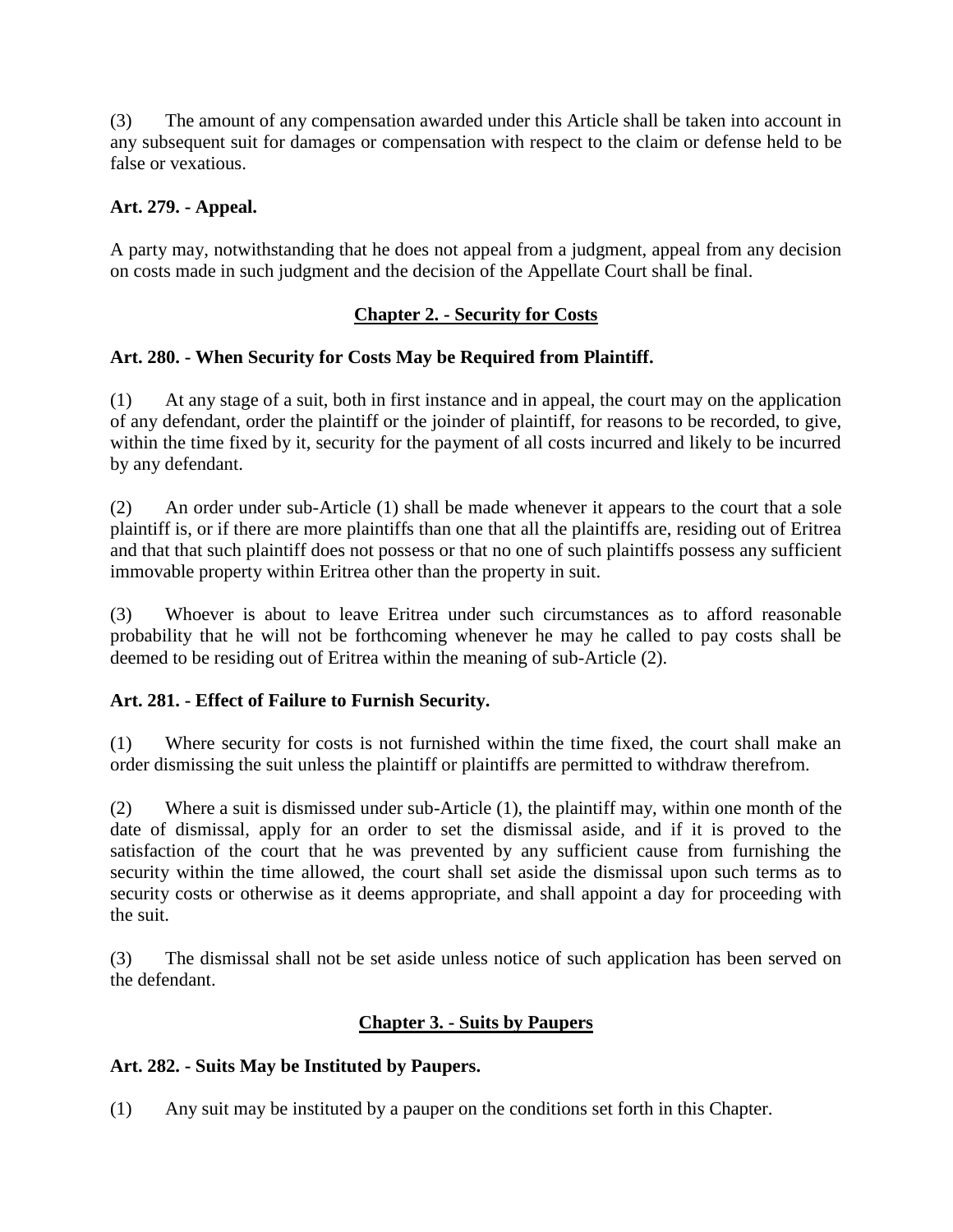(2) Whosoever is not possessed of sufficient means to enable him to pay all or part of the prescribed court fee shall be deemed to be a pauper within the meaning of sub-Article (1) and may apply for leave to sue as a pauper.

### **Art. 283. - Contents of Application.**

- (1) An application under 282 shall be supported by an affidavit.
- 2) The applicant or his agent shall file the application together with the statement of claim.

### **Art. 284. - Examination of Applicant.**

(1) On the filing of an application made in proper form, the court may, if it deems appropriate, examine the applicant or his agent as to the merits of the claim and the property of the applicant.

(2) Where the application is filed by an agent, the court may, if it deems appropriate, summon the applicant to appear for his examination.

(3) Where the application is not made in proper form, the court may require the applicant to amend it then and there or within such time as it shall set forth.

### **Art. 285. - Rejection of Applicant.**

The application shall be rejected where it appears from the application or upon examination required by this Code that:

(a) the applicant is not a pauper;

(b) there is no cause of action;

(c) the applicant has, within two months before the filing of the application, disposed of any property fraudulently or in order to be able to apply for leave to sue as a pauper; or

(d) the applicant has entered into any agreement with respect to the subject matter of the proposed suit under which any other person has obtained an interest in such subject matter.

### **Art. 286. - Evidence of Pauperism.**

(1) Where the court sees no reason for rejecting the application, it shall fix a day for receiving such evidence as the applicant may adduce, in proof of his pauperism, and for hearing any evidence which may be adduced to disprove his claim of pauperism.

(2) Notification of the day fixed under sub-Article (1) shall be given to the opposite party not less than ten days prior to the hearing.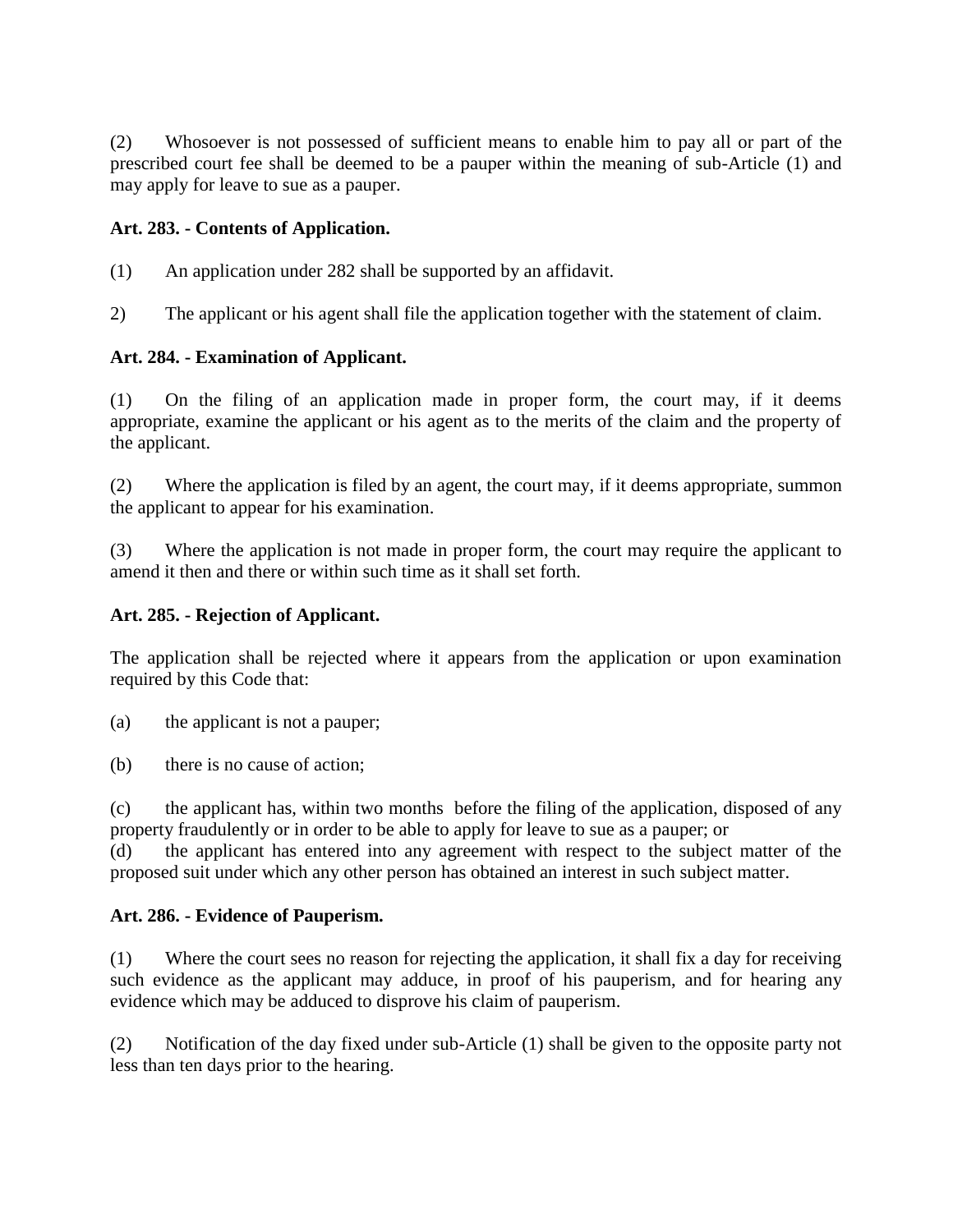### **Art. 287. - Procedure at Hearing.**

(1) On the day fixed for hearing, the court shall examine such witnesses as may be produced by either party, and may examine the applicant or his agent, and shall record the substance of their evidence.

(2) The court shall also hear any argument which the parties may wish to offer on the question whether, on the face of the application and of the evidence, if any, taken by the court, the application should be rejected.

(3) The court shall then allow or refuse to allow the applicant to sue as a pauper.**Art. 288. - Procedure When Application Granted.**

Where the application is granted, the applicant shall be given a certificate to this effect and upon the application being numbered and registered, the suit shall proceed in all other respects as a suit instituted in the ordinary manner, except that the plaintiff shall not be liable to pay in whole or in part the court fee or other fees or charges in proceedings connected with the suit, as the court may direct.

### **Art. 289. - Validity of Certificate.**

(1) A certificate shall be valid until the proceedings in relation to which it was issued are completed, including appeal, or until it is discharged.

(2) Nothing shall prevent a pauper from applying to the Appellate Court for leave to appeal as a pauper.

### **Art. 290. - Revocation of Pauper Status.**

(1) The court may, on its own motion, or on the application of the defendant of which notice has been given to the plaintiff, order the revocation and discharge of the certificate where:

(a) in the course of the proceedings he fails without good cause to appear or is guilty of vexatious or improper conduct;

(b) it appears that his means are such that he should not have been permitted or ought not to continue to sue as a pauper; or

(c) he has entered into any agreement with respect to the subject matter of the suit under which any other person has obtained an interest in such subject matter.

(2) Where the plaintiff's certificate is revoked and discharged for the reasons set forth in the preceding sub-Article, the court shall order him, or any person added as co-plaintiff to the suit, to pay such fees as would have been payable if the plaintiff had not been permitted to sue as a pauper.

**Art. 291. - Costs Where Pauper Succeeds.**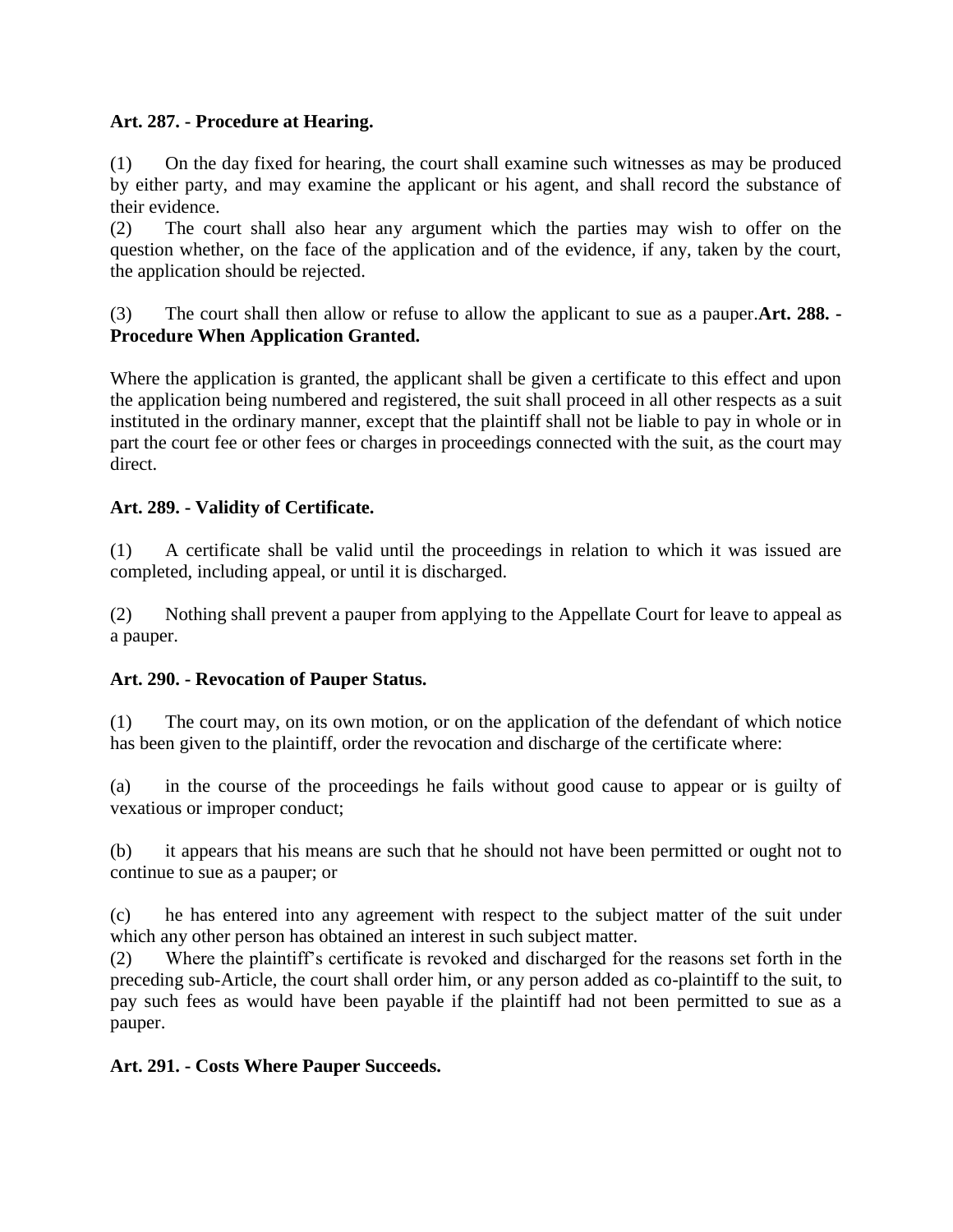Where the plaintiff succeeds in the suit, the court fee and other fees which would have been payable if the plaintiff had not been permitted to sue as a pauper shall be recoverable by the execution officer from the unsuccessful party, and shall be first charge on the subject matter of the suit.

#### **Art. 292. - Bar of Subsequent Applications.**

An order refusing to allow the applicant leave to sue as a pauper or revoking his certificate shall be a bar to any subsequent application of the like nature by him with respect to the right to institute the same suit, but the applicant shall be at liberty to institute a suit in the ordinary manner with respect to such right, provided that he first pays the costs, if any, incurred by the opposite party in opposing his application for leave to sue as a pauper.

#### **Art. 293. - Pauper Becoming Possessed of Means.**

A pauper becoming possessed of means in the course of the proceedings in relation to which a certificate has been issued or within ten years of having been issued therewith shall forthwith inform the court which issued the same and shall, where he fails so to inform the court be deemed to be guilty of an offence contrary to the Penal Code.

#### **Art. 294. - Costs.**

The costs of an application for leave to sue as a pauper and of an inquiry into pauperism shall be costs in the suit.

### **TITLE III - DISCONTINUANCE OF SUITS AND PAYMENT INTO COURT**

### **Chapter 1. - Compromise**

#### **Art. 295. - Principle.**

(1) The parties may, by a compromise agreement relating to all or some of the matters in issue, terminate a dispute with respect to which a suit has been instituted.

(2) Without prejudice to the provisions of this Title, the provisions of the Civil Code shall apply to compromise agreements, in particular as regards the effect of, appeal from and invalidation of such agreements.

#### **Art. 296. - Making of Compromise Agreement.**

(1) A compromise agreement may at any time be made by the parties at the hearing or out of court, on their own motion or upon the court attempting to reconcile them.

(2) The court may, on the application of the parties, indicate to them the basis on which a compromise agreement may be made.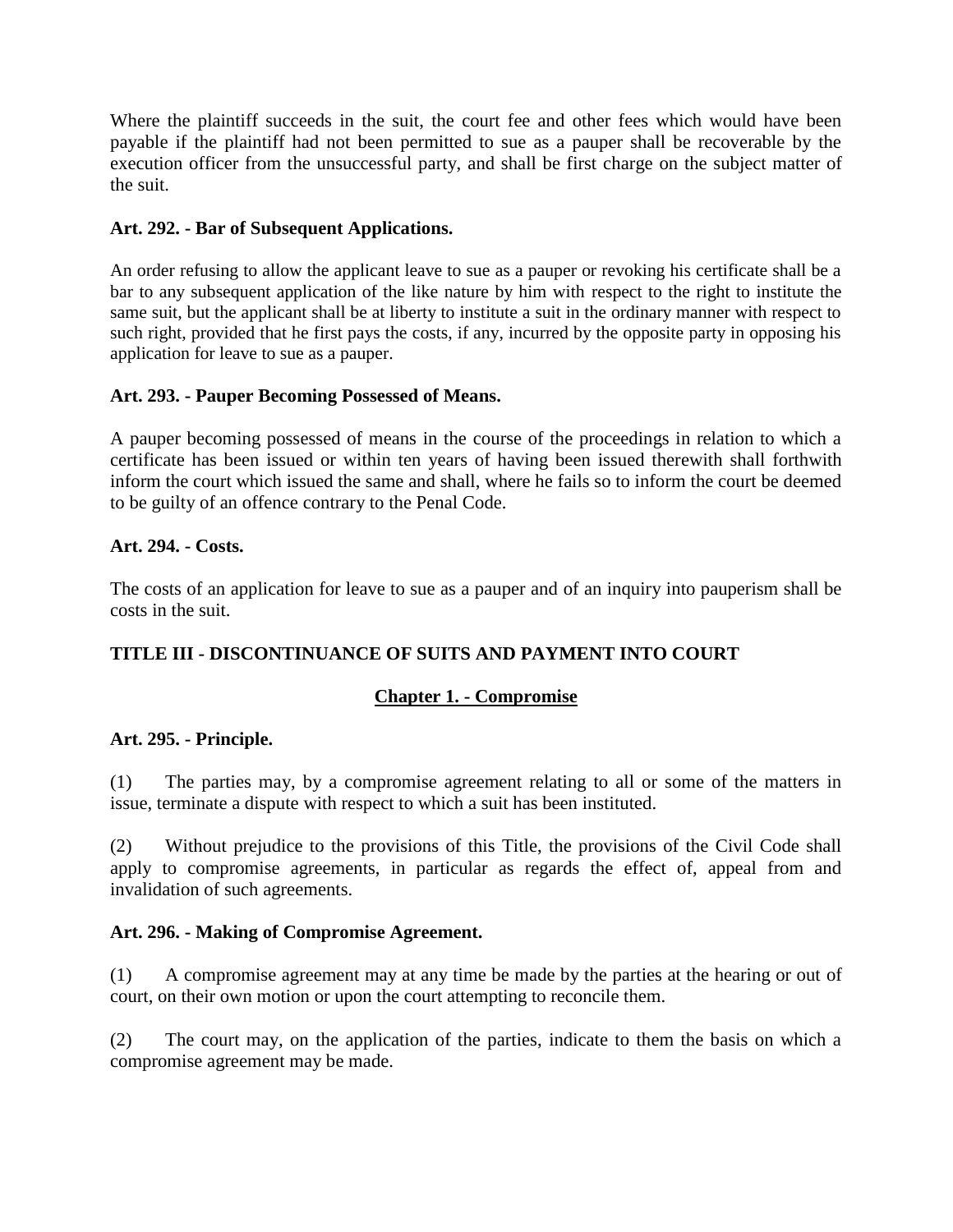### **Art. 297. - Contents of Compromise Agreement.**

- (1) A compromise agreement shall contain
- (a) the name and place of the court in which the suit is pending;
- (b) the title of the action and the number of the suit;
- (c) the name, description, place of residence and address for service of the parties; and

(d) the matters to which the agreement relates.

(2) The compromise agreement may settle all accessory matters, in particular as regards costs, damages and execution.

### **Art. 298. - Recording of Compromise Agreement.**

(1) Where a compromise agreement is made at the hearing, it shall be reduced to writing and signed by the parties and the court shall thereupon enter it in the case file after being satisfied that its terms are not contrary to law or morals.

(2) After entering the compromise agreement in the case file the court may, on the application of the parties, give judgment in terms of such agreement.

(3) Where a compromise agreement is made out of court, the court shall be informed thereof and the plaintiff may apply to the court for permission to abandon the claim.

## **Chapter 2. - Withdrawal and Abandonment**

### **Art. 299. - Pri**n**ciple.**

(1) The plaintiff may, as against all or any of the defendants, withdraw the suit or wholly or partly abandon his claim.

(2) The defendant may, as against all or any of the plaintiffs, confess judgment or wholly or partly abandon his defense.

(3) The abandonment of a claim or a defense, but not the withdrawal of a suit, shall preclude further proceedings between the same parties in respect of the subject matter of that claim or defense.

(4) The other party may, subject to the court's discretion, object to the withdrawal of the suit.

(5) The costs caused by a party's withdrawal or abandonment shall be paid by that party.

(6) Where the court rejects the objection to withdrawal of the suit under this Article, in any new suit the party who withdrew the suit shall be bound by the law of limitation in the same manner as if the first suit had not been instituted.